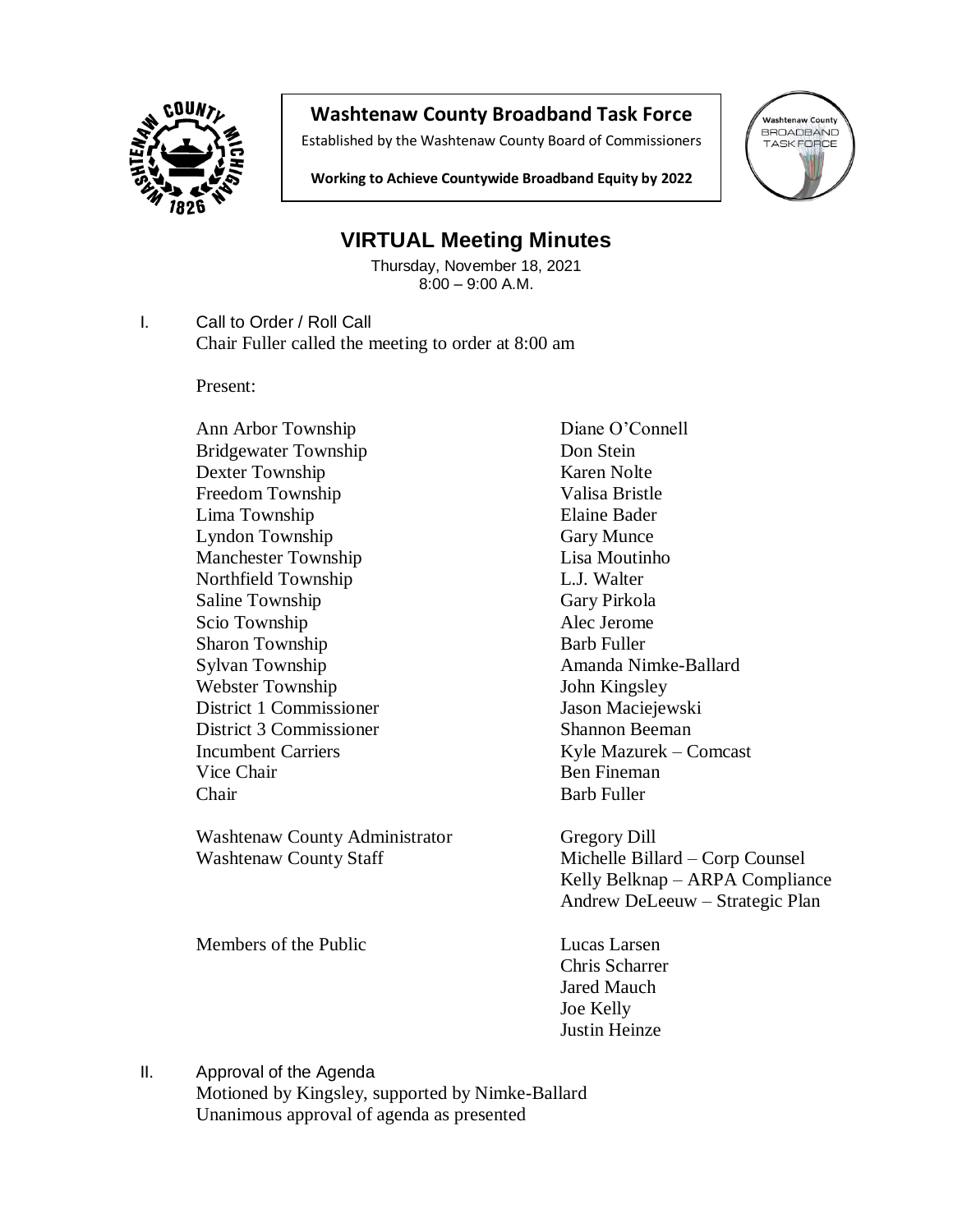- III. Approval of Oct 21, 2021 Meeting Minutes Motioned by Jerome, supported by Stein Unanimous approval of minutes as presented
- IV. Update Broadband Gap-Fill Initiative Gregory Dill, Washtenaw County Administrator Administrator Dill assured the group that his office was working to keep the process moving and then asked Kelly Belknap to offer additional updates.

Ms. Belknap shared that:

- Contracts with ISP's are in progress timeline for completion is unknown
- Will be in compliance with ARPA rules
- Project manager contract is awaiting approval from the Administrator

 Administrator Dill will work to increase the pace and get these contracts done. He thanked the group for their patience and involvement and will be scheduling a meeting with Barb and others to keep the momentum going.

- V. Action Items None – Chair Fuller asked everyone to read the update she provided.
- VI. New Business
- VII. Old Business

## VIII. Township Updates

Gary and Ben attended the Michigan Moonshot conference on 11/9 in Traverse City-Ben was a presenter and shared information to help municipalities begin their broadband efforts. Washtenaw County is generally regarded as a leader on this issue and has the attention of the entire state. Ben appreciates the leadership and vision of this group.

Barb shared that commissioner districts were recently redrawn (as they are every 10 years in alignment with census), Commissioner Maciejewski lost a portion of Dexter, Commissioner Beeman's district remained mostly the same.

Remember, you were provided updates for tax bills, newsletters.

Dexter has identified 80 addresses for gap filling verification. Ben working on it.

If one of the gap-filling awardees has a Metro-Act agreement with your township, please send it to Barb, Ben and Lisa.

No update from Northfield Township on their own broadband efforts. Waiting on more info.

IX. Public Comment None